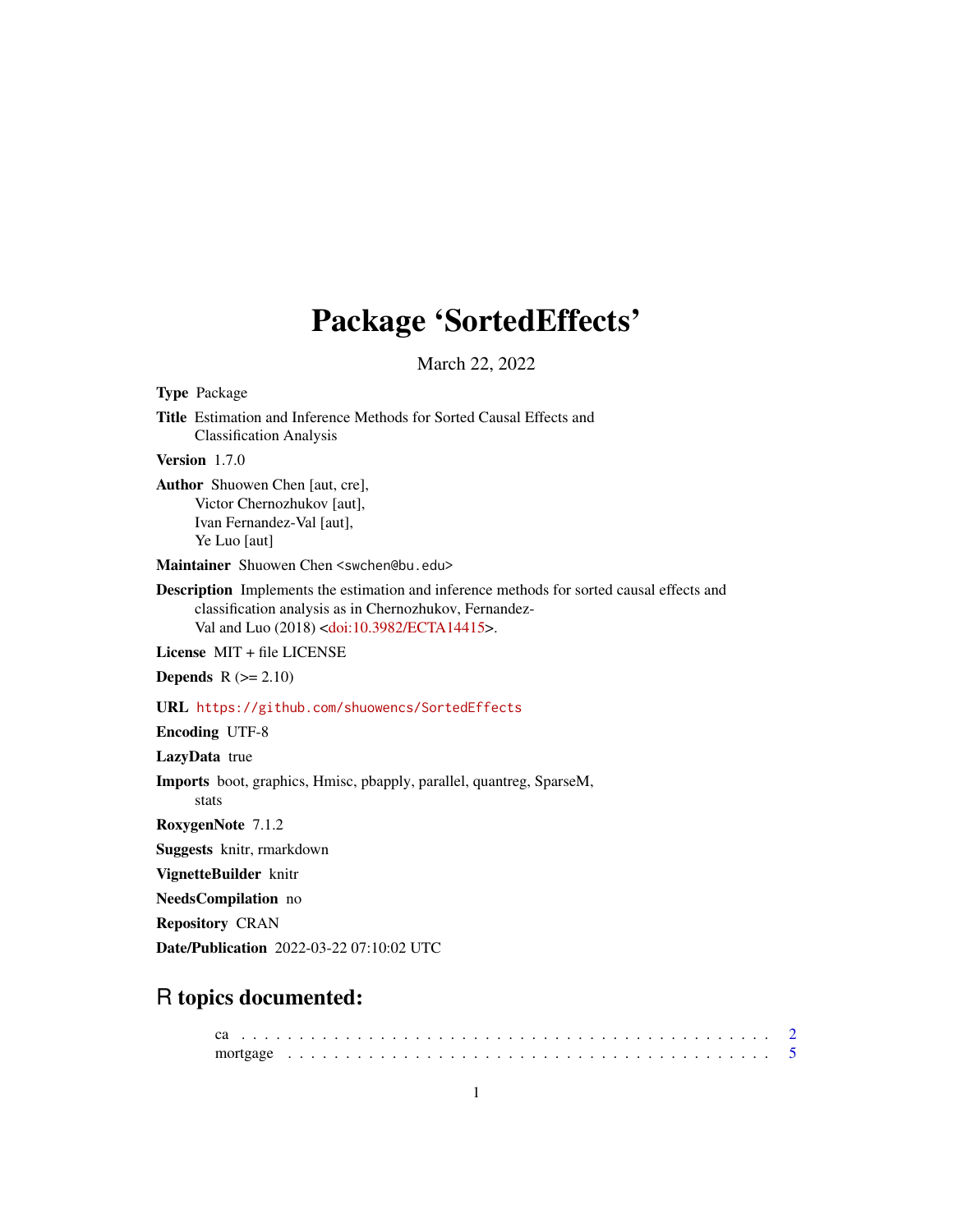<span id="page-1-0"></span>

<span id="page-1-1"></span>ca *Empirical Classification Analysis (CA) and Inference*

## Description

ca conducts CA estimation and inference on user-specified objects of interest: first (weighted) moment or (weighted) distribution. Users can use t to specify variables in interest. When object of interest is moment, use cl to specify whether want to see averages or difference of the two groups.

## Usage

```
ca(
  fm,
  data,
  method = c("ols", "logit", "probit", "QR"),
  var_type = c("binary", "continuous", "categorical"),
  var,
  compare,
  subgroup = NULL,
  samp_weight = NULL,
  taus = c(5:95)/100,
  u = 0.1,
  interest = c("moment", "dist"),
  t = c(1, 1, rep(0, dim(data)[2] - 2)),cl = c("both", "diff"),cat = NULL,alpha = 0.1,
  b = 500,parallel = FALSE,
  ncores = detectCores(),
  seed = 1,
 bc = TRUE,
  range_{cb} = c(1:99)/100,
  boot_type = c("nonpar", "weighted")
)
```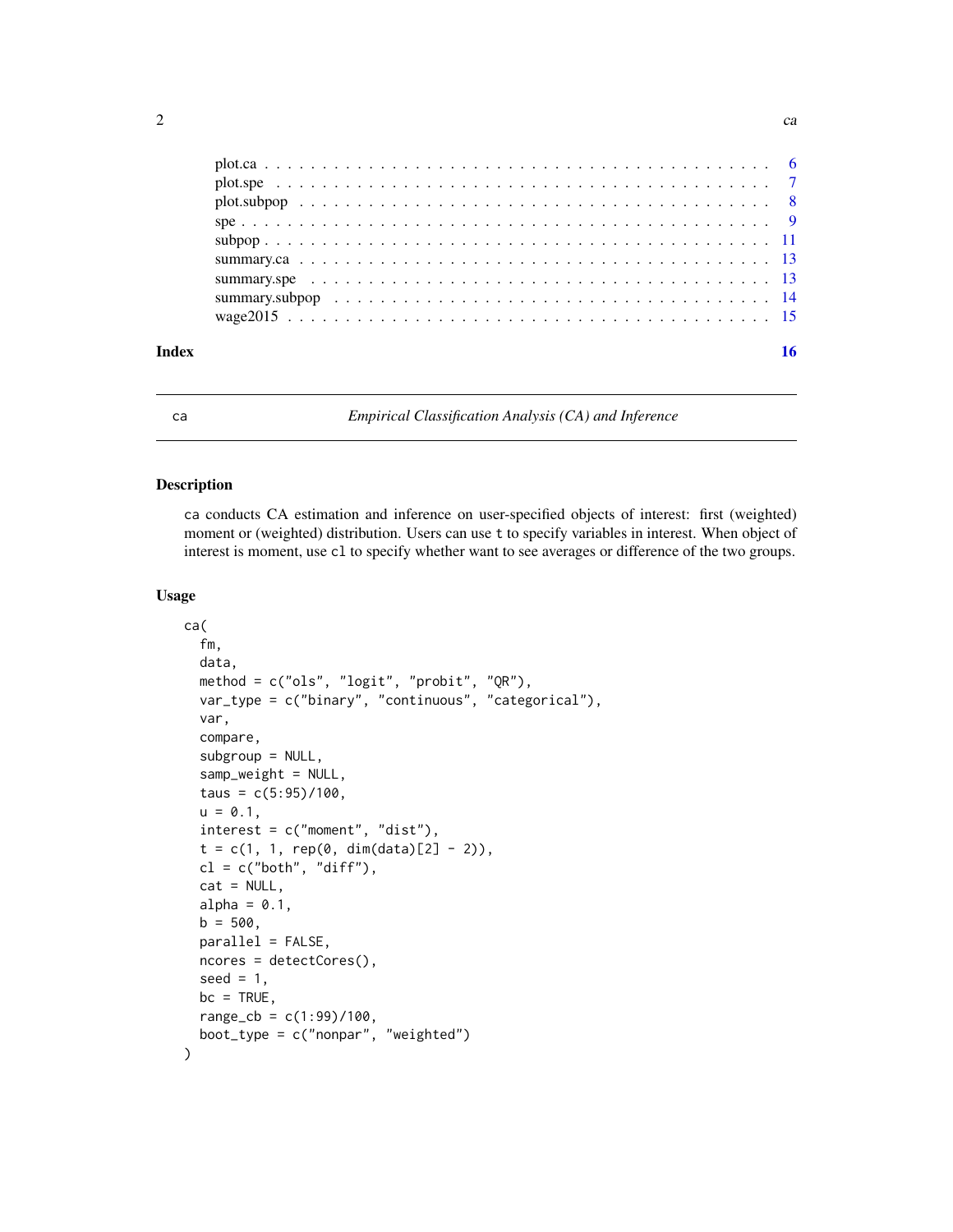## <span id="page-2-0"></span>Arguments

| fm          | Regression formula                                                                                                                                                                                                                                                                                                                                                                                                                                                                                                                   |
|-------------|--------------------------------------------------------------------------------------------------------------------------------------------------------------------------------------------------------------------------------------------------------------------------------------------------------------------------------------------------------------------------------------------------------------------------------------------------------------------------------------------------------------------------------------|
| data        | The data in use: full sample or subpopulation in interset                                                                                                                                                                                                                                                                                                                                                                                                                                                                            |
| method      | Models to be used for estimating partial effects. Four options: "logit" (binary<br>response), "probit" (binary response), "ols" (interactive linear with additive<br>errors), "QR" (linear model with non-additive errors). Default is "ols".                                                                                                                                                                                                                                                                                        |
| var_type    | The type of parameter in interest. Three options: "binary", "categorical",<br>"continuous". Default is "binary".                                                                                                                                                                                                                                                                                                                                                                                                                     |
| var         | Variable T in interset. Should be a character.                                                                                                                                                                                                                                                                                                                                                                                                                                                                                       |
| compare     | If parameter in interest is categorical, then user needs to specify which two cat-<br>egory to compare with. Should be a 1 by 2 character vector. For example, if the<br>two levels to compare with is 1 and 3, then $c = ("1", "3")$ , which will calculate<br>partial effect from 1 to 3. To use this option, users first need to specify var as a<br>factor variable.                                                                                                                                                             |
| subgroup    | Subgroup in interest. Default is NULL. Specifcation should be a logical variable.<br>For example, suppose data contain indicator variable for women (female if 1,<br>male if 0). If users are interested in women SPE, then users should specify<br>$subgroup = data[, "female"] == 1.$                                                                                                                                                                                                                                              |
| samp_weight | Sampling weight of data. Input should be a n by 1 vector, where n denotes<br>sample size. Default is NULL.                                                                                                                                                                                                                                                                                                                                                                                                                           |
| taus        | Indexes for quantile regression. Default is $c(5:95)/100$ .                                                                                                                                                                                                                                                                                                                                                                                                                                                                          |
| u           | Percentile of most and least affected. Default is set to be 0.1.                                                                                                                                                                                                                                                                                                                                                                                                                                                                     |
| interest    | Generic objects in the least and most affected subpopulations. Two options: (1)<br>"moment": weighted mean of $Z$ in the u-least/most affected subpopulation. $(2)$<br>"dist": distribution of Z in the u-least/most affected subpopulation. Default is<br>$interest="moment".$                                                                                                                                                                                                                                                      |
| t           | An index for ca object. Should be a 1 by ncol(data) indicator vector. Users can<br>either $(1)$ specify names of variables of interest directly, or $(2)$ use 1 to indicate<br>the variable of interest. For example, total number of variables is 5 and interested<br>in the 1st and 3rd vars, then specify $t = c(1, 0, 1, 0, 0)$ .                                                                                                                                                                                                |
| cl          | If moment = "interest", cl allows the user to get the variables of interest (spec-<br>ified in t option) of the most and least affected groups. The default is "both",<br>which shows the variables of the two groups; the alternative is "diff", which<br>shows the difference of the two groups. The user can use the summary.ca to<br>tabulate the results, which also contain the standard errors and p- values. If<br>interest = "dist", this option doesn't have any bearing and user can leave it<br>to be the default value. |
| cat         | P-values in classification analysis are adjusted for multiplicity to account for<br>joint testing of zero coefficients on for all variables within a category. Suppose<br>we have selected specified 3 variables in interest: $t = c("a", "b", "c").$ Without<br>loss of generality, assume "a" is not a factor, while "b" and "c" are two factors.<br>Then users need to specify as $cat = c("b", "c")$ . Default is NULL.                                                                                                          |
| alpha       | Size for confidence interval. Shoule be between 0 and 1. Default is 0.1                                                                                                                                                                                                                                                                                                                                                                                                                                                              |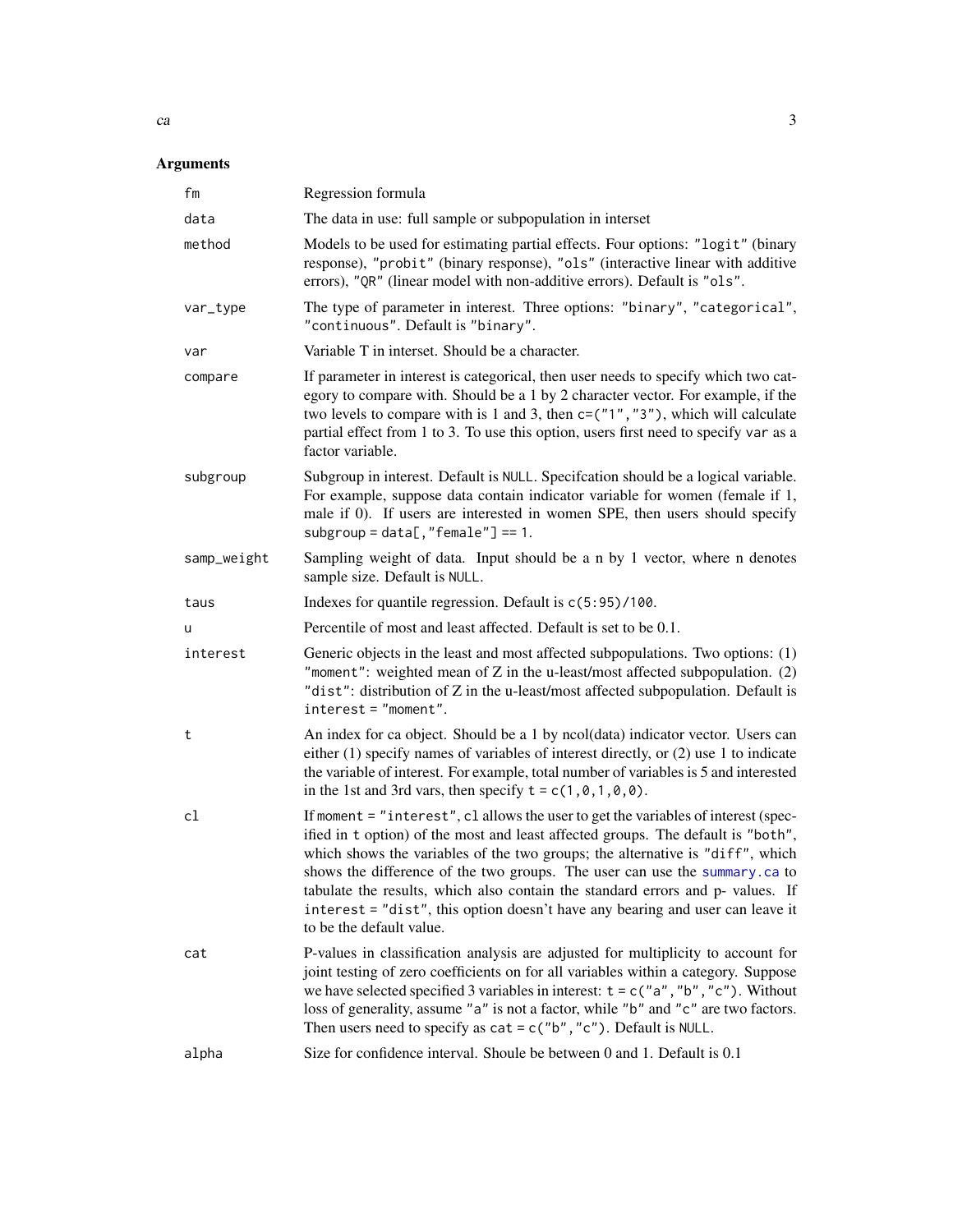<span id="page-3-0"></span>

| b         | Number of bootstrap draws. Default is 500.                                                                                                                                                                                                                                                                                                                                                       |
|-----------|--------------------------------------------------------------------------------------------------------------------------------------------------------------------------------------------------------------------------------------------------------------------------------------------------------------------------------------------------------------------------------------------------|
| parallel  | Whether the user wants to use parallel computation. The default is FALSE and<br>only 1 CPU will be used. The other option is TRUE, and user can specify the<br>number of CPUs in the ncores option.                                                                                                                                                                                              |
| ncores    | Number of cores for computation. Default is set to be detect Cores (), which<br>is a function from package parallel that detects the number of CPUs on the<br>current host. For large dataset, parallel computing is highly recommended since<br>bootstrap is time-consuming.                                                                                                                    |
| seed      | Pseudo-number generation for reproduction. Default is 1.                                                                                                                                                                                                                                                                                                                                         |
| bc        | Whether want the estimate to be bias-corrected. Default is TRUE. If FALSE un-<br>corrected estimate and corresponding confidence bands will be reported.                                                                                                                                                                                                                                         |
| range_cb  | When interest $=$ "dist", we sort and unique variables in interest to estimate<br>weighted CDF. For large dataset there can be memory problem storing very<br>many of observations, and thus users can provide a Sort value and the package<br>will sort and unique based on the weighted quantile of Sort. If users don't want<br>this feature, set range_cb = NULL. Default is $c(1:99)$ /100. |
| boot_type | Type of bootstrap. Default is "nonpar", and the package implements nonpara-<br>metric bootstrap. The alternative is "weighted", and the package implements<br>weighted bootstrap.                                                                                                                                                                                                                |

## Details

All estimates are bias-corrected and all confidence bands are monotonized. The bootstrap procedures follow algorithm 2.2 as in Chernozhukov, Fernandez-Val and Luo (2018).

#### Value

If subgroup = NULL, all outputs are whole sample. Otherwise output are subgroup results. When interest = "moment", the output is a list showing

- est Estimates of variables in interest.
- bse Bootstrap standard errors.
- joint\_p P-values that are adjusted for multiplicity to account for joint testing for all variables.
- pointwise\_p P-values that doesn't adjust for join testing

If users have further specified cat (e.g., !is.null(cat)), the fourth component will be replaced with p\_cat: P-values that are a djusted for multiplicity to account for joint testing for all variables within a category. Users can use [summary.ca](#page-12-1) to tabulate the results.

When interest = "dist", the output is a list of two components:

- infresults A list that stores estimates, upper and lower confidence bounds for all variables in interest for least and most affected groups.
- sortvar A list that stores sorted and unique variables in interest.

We recommend using [plot.ca](#page-5-1) command for result visualization.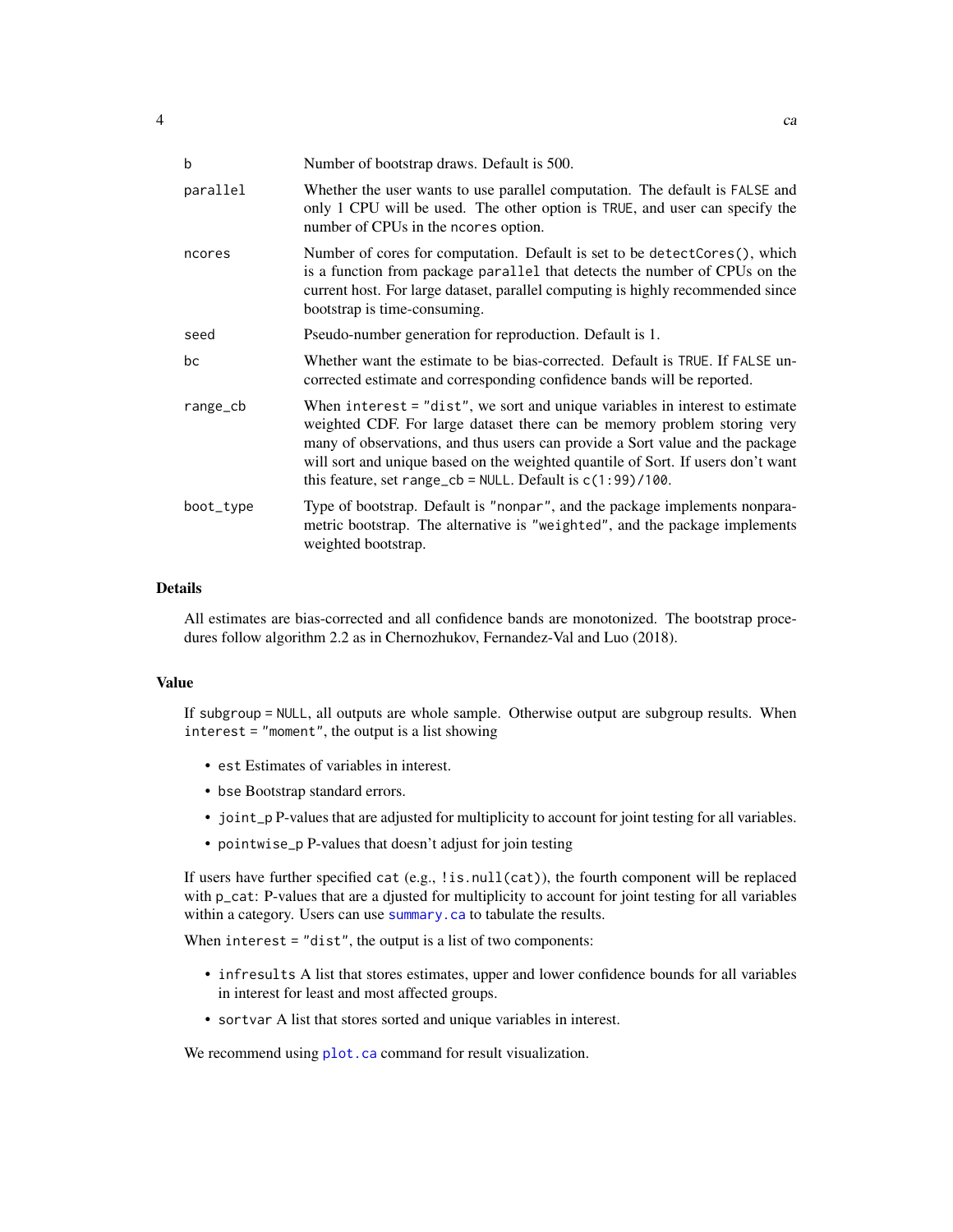## <span id="page-4-0"></span>mortgage 55 and 55 and 55 and 55 and 55 and 55 and 55 and 55 and 55 and 55 and 55 and 55 and 55 and 55 and 55 and 55 and 55 and 55 and 55 and 55 and 55 and 55 and 55 and 55 and 55 and 55 and 55 and 55 and 55 and 55 and 55

## Examples

```
data("mortgage")
### Regression Specification
fm \le deny \sim black + p_irat + hse_inc + ccred + mcred + pubrec +
ltv_med + ltv_high + denpmi + selfemp + single + hischl
### Specify characteristics of interest
t <- c("deny", "p_irat", "black", "hse_inc", "ccred", "mcred", "pubrec",
"denpmi", "selfemp", "single", "hischl", "ltv_med", "ltv_high")
### issue ca command
CA \leq ca(fm = fm, data = mortgage, var = "black", method = "logit",cl = "diff", t = t, b = 50, bc = TRUE)
```
mortgage *Mortgage Denial*

#### **Description**

Mortgage Denial

#### Usage

mortgage

## Format

Contains the data on mortgage application in Boston from 1990, (Munnell et al., 1996.) We obtain the data from the companion website of Stock and Watson (2011). The file contains the following variables:

deny indicator for mortgage application denied

**p\_irat** monthly debt to income ratio

black indicator for black applicant

hse\_inc monthly housing expenses to income ratio

- loan\_val loan to assessed property value ratio
- ccred consumer credit score with 6 categories. 1 if no "slow" payments or delinquencies, 2 if one or two "slow" payments or delinquencies, 3 if more than two "slow" payments or delinguencies, 4 if insufficient credit history for determination, 5 if delinquent credit history with payment 60 days overdue, and 6 if delinquent credit history with payments 90 days overdue.
- mcred mortgage credit score with 4 categories. 1 if no late mortgage payments, 2 if no mortgage payment history, 3 if one or two late mortage payments, and 4 if more than two late mortgages payments
- pubrec indicator for any public record of credit problems: bankruptcy , charge-offs, collection actions

denpmi indicator for applicant applied for mortgage insurance and was denied

selfemp indicator for self-employed applicant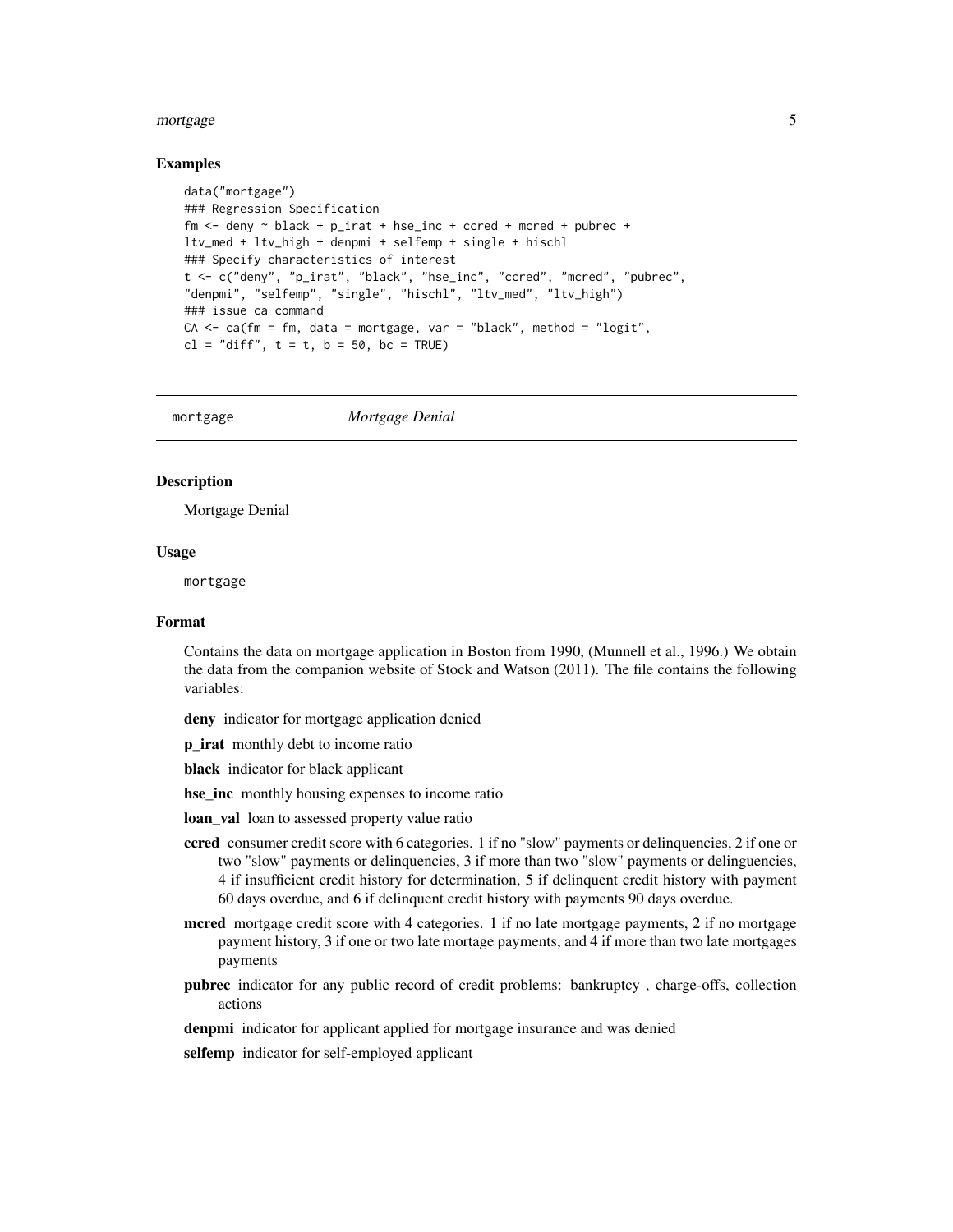<span id="page-5-0"></span>single indicator for single applicant

hischl indicator for high school graduated applicant

probunmp 1989 Massachusetts unemployment rate in the applicant's history

condo indicator for unit is a condominium

ltv\_med indicator for medium loan to property value ratio [.80, .95]

ltv\_high indicator for high loan to property value ratio >.95

## Source

Munnell, Alicia, Geoffrey Tootell, Lynn Browne, and James McEneaney, "Mortgage Lending in Boston: Interpreting HMDA Data", The American Economic Review, 1996.

<span id="page-5-1"></span>plot.ca *Distribution plotting*

## Description

Plots distributions and joint uniform confidence bands of variables in interest from [ca](#page-1-1) command.

## Usage

## S3 method for class 'ca'  $plot(x, var, main = NULL, sub = NULL, xlab = NULL, ylab = NULL, ...)$ 

## Arguments

| $\mathsf{x}$ | Output of ca command with interest = "dist".               |
|--------------|------------------------------------------------------------|
| var          | Name of variable for plotting                              |
| main         | Main title of the plot. Defualt is NULL.                   |
| sub          | Sub title of the plot. Default is NULL.                    |
| xlab         | x-axis label. Default is NULL.                             |
| ylab         | y-axis label. Default is NULL.                             |
|              | graphics parameters to be passed to the plotting routines. |

```
data("mortgage")
### Regression Specification
fm \le deny \sim black + p_irat + hse_inc + ccred + mcred + pubrec +
ltv_med + ltv_high + denpmi + selfemp + single + hischl
### Specify characteristics of interest for plotting
t2 \leftarrow "p_irat"
### issue ca command
CAdist \leq ca(fm = fm, data = mortgage, var = "black", method = "logit",
t = "p\_irat", b = 50, interest = "dist")
```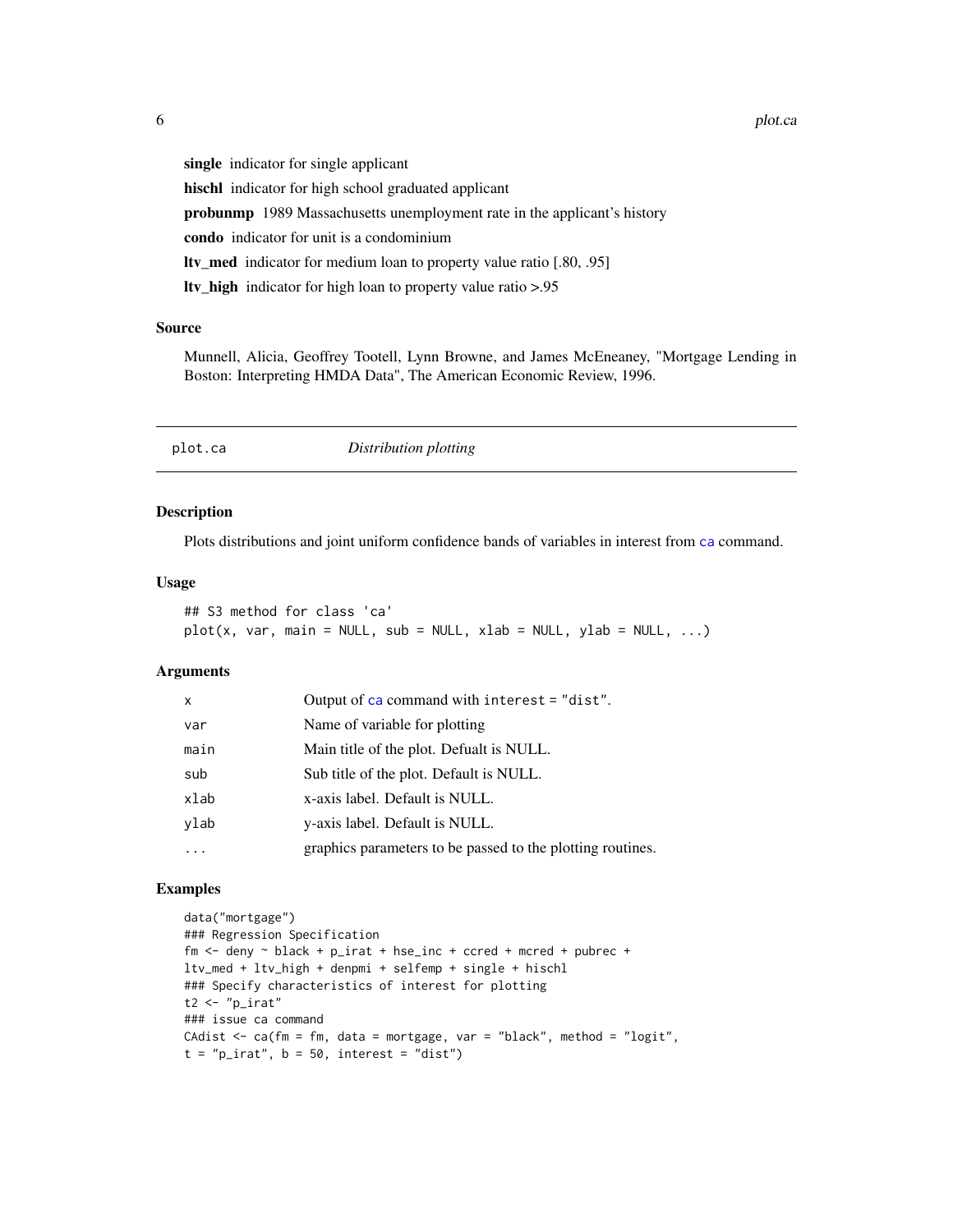```
### plotting
plot(CAdist, var = "p_irat", ylab = "Prob",
xlab = "Monthly Debt-to-Income Ratio", sub = "logit model")
```
<span id="page-6-1"></span>plot.spe *Plot output of* [spe](#page-8-1) *command. The x-axis limits are set to the specified range of percentile index.*

## Description

Plot output of [spe](#page-8-1) command. The x-axis limits are set to the specified range of percentile index.

## Usage

```
## S3 method for class 'spe'
plot(
  x,
 ylim = NULL,
 main = NULL,
  sub = NULL,xlab = "Percentile Index",
 ylab = "Sorted Effects",
  ...
)
```
## Arguments

| $\boldsymbol{\mathsf{x}}$ | Output of spe command.                                     |
|---------------------------|------------------------------------------------------------|
| ylim                      | y-axis limits. Default is NULL.                            |
| main                      | Main title of the plot. Defualt is NULL.                   |
| sub                       | Sub title of the plot. Default is NULL.                    |
| xlab                      | x-axis label. Default is "Percentile Index".               |
| ylab                      | y-axis label. Default is "Sorted Effects".                 |
|                           | graphics parameters to be passed to the plotting routines. |

```
data("mortgage")
fm <- deny ~ black + p_irat + hse_inc + ccred + mcred + pubrec + ltv_med +
ltv_high + denpmi + selfemp + single + hischl
test <- spe(fm = fm, data = mortgage, var = "black", method = "logit",
us = c(2:98)/100, b = 50)
plot(x = test, main="APE and SPE of Being Black on the prob of
Mortgage Denial", sub="Logit Model", ylab="Change in Probability")
```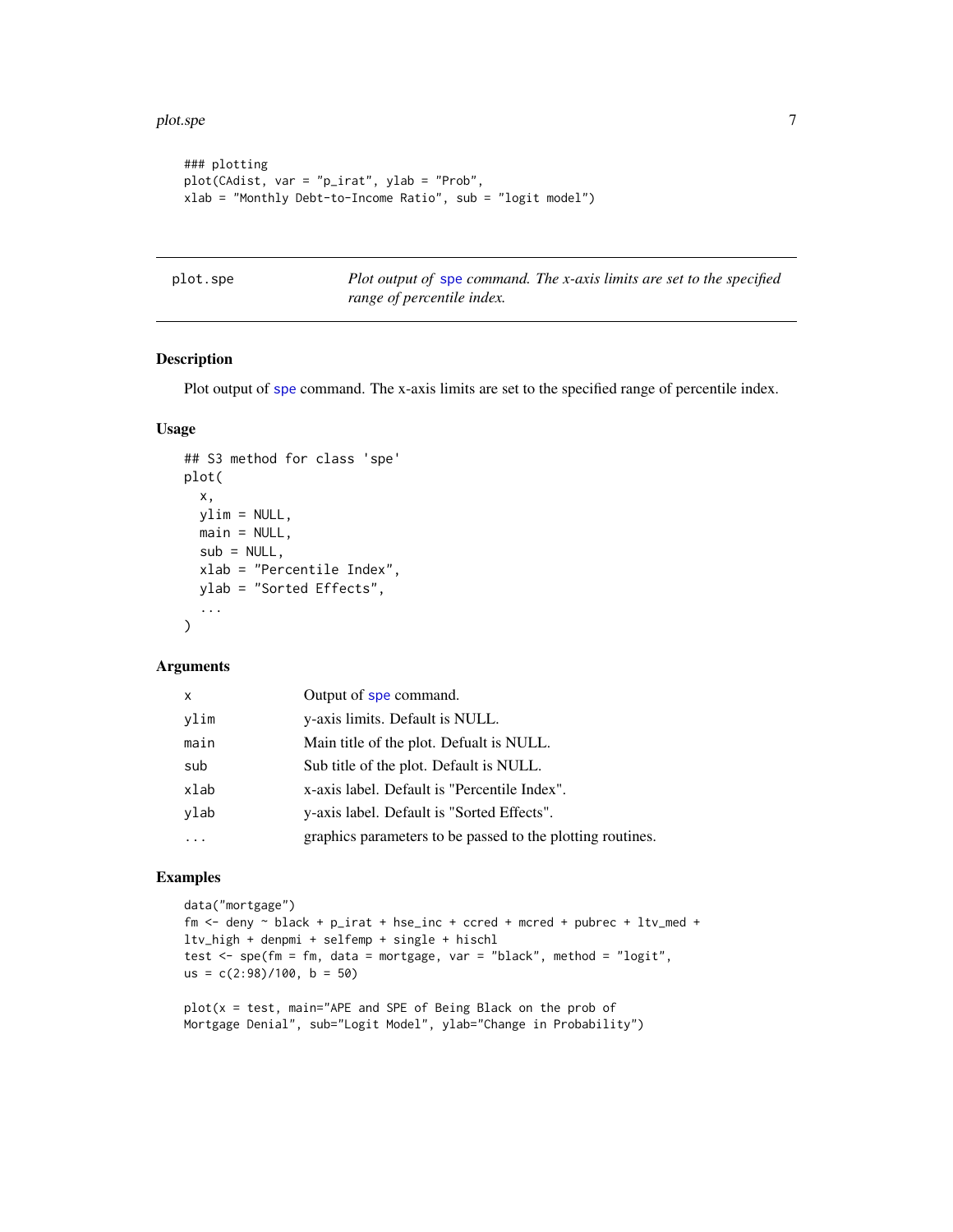<span id="page-7-1"></span><span id="page-7-0"></span>

## Description

Takes output from [subpop](#page-10-1) command as inputs and plots 2-dimensional projection plots of two specified variables. If a variable in interest is of type factor, then the user must put it on the y-axis. If the variable on the y-coordinate is a factor, range of y-axis is set to be the factor level. Otherwise, users can use summary. subpop to know the ranges of variables in the two groups.

## Usage

```
## S3 method for class 'subpop'
plot(
  x,
  varx,
  vary,
 xlim = NULL,
 ylim = NULL,
 main = NULL,
  sub = NULL,xlab = NULL,ylab = NULL,
  overlap = FALSE,
  ...
\mathcal{L}
```
## Arguments

| X       | Output of subpop command.                                                                                                                                                          |
|---------|------------------------------------------------------------------------------------------------------------------------------------------------------------------------------------|
| varx    | The name of the variable to be plotted on the x-axis.                                                                                                                              |
| vary    | The name of the variable name to be plotted on the y-axis.                                                                                                                         |
| xlim    | The range of x-axis. Default is NULL.                                                                                                                                              |
| ylim    | The range of y-axis. Default is NULL. If the variable on the y-coordinate is a<br>factor, the default will set it to be the factor level, and users don't need to specify<br>ylim. |
| main    | Main title of the plot. Default is NULL.                                                                                                                                           |
| sub     | Sub title of the plot. Default is NULL.                                                                                                                                            |
| xlab    | x-axis label. Default is NULL.                                                                                                                                                     |
| ylab    | y-axis label. Default is NULL.                                                                                                                                                     |
| overlap | Whether user wants to allow observations included in both confidence sets. De-<br>fault is FALSE, and the plot drops the overlapped observations.                                  |
| $\cdot$ | Graphics parameters to be passed to the plotting routines.                                                                                                                         |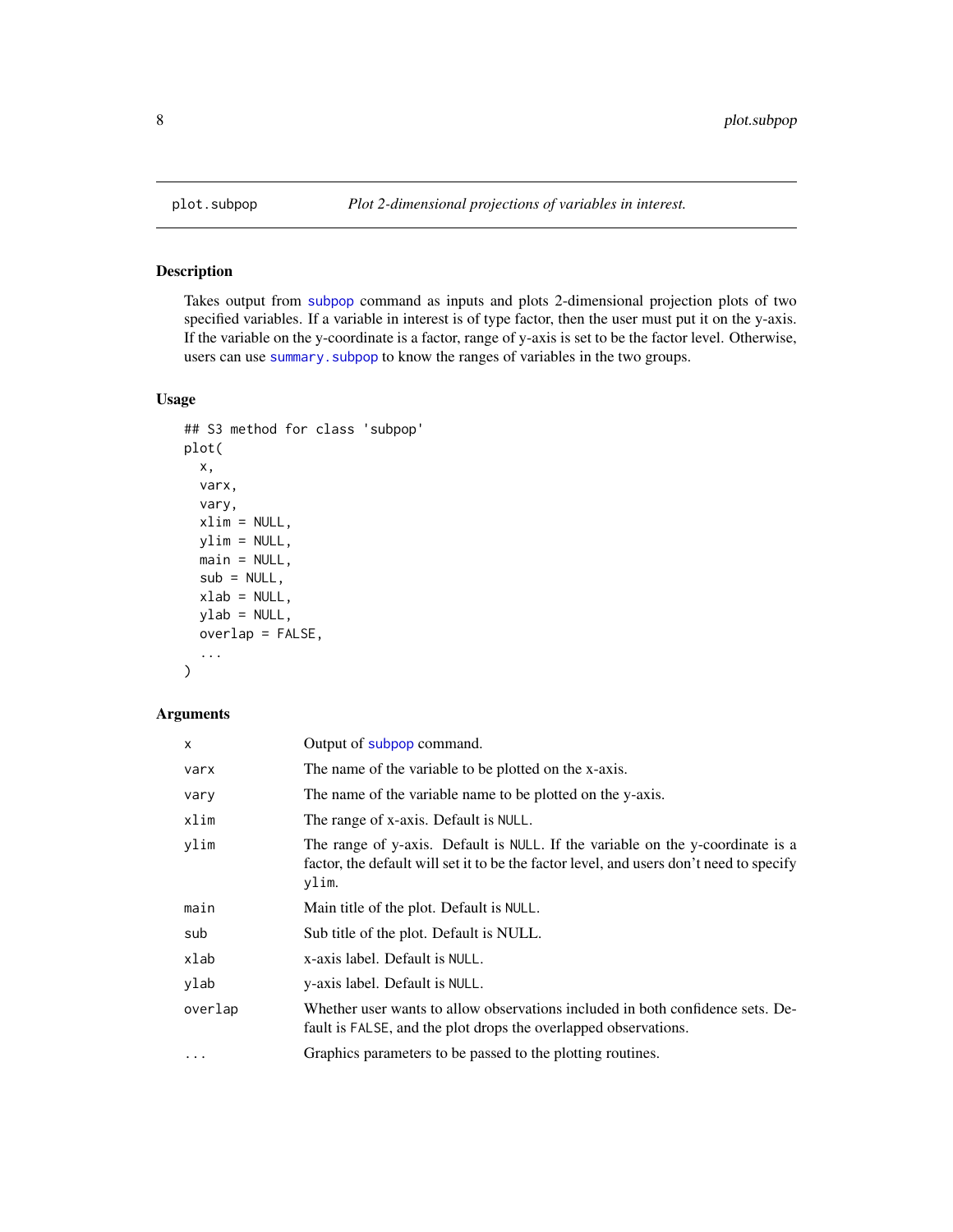## Examples

```
data("mortgage")
### Regression Specification
fm \le deny \sim black + p_irat + hse_inc + ccred + mcred + pubrec +
  ltv_med + ltv_high + denpmi + selfemp + single + hischl
### Issue the subpop command
set_b <- subpop(fm, data = mortgage, method = "logit", var = "black",
u = 0.1, alpha = 0.1, b = 50)
### Plotting
plot(set_b, varx = mortgage$p_irat, vary = mortgage$hse_inc,
     xlim = c(0, 1.5), ylim = c(0, 1.5), xlab = "Debt/Income",ylab = "Housing expenses/Income", overlap = TRUE)
```
<span id="page-8-1"></span>spe *Empirical Sorted Partial Effects (SPE) and Inference*

## Description

spe conducts SPE estimation and inference at user-specifed quantile index. The bootstrap procedures follows algorithm 2.1 as in Chernozhukov, Fernandez-Val and Luo (2018). All estimates are bias-corrected and all confidence bands are monotonized. For graphical results, please use [plot.spe](#page-6-1).

## Usage

```
spe(
  fm,
  data,
 method = c("ols", "logit", "probit", "QR"),
  var_type = c("binary", "continuous", "categorical"),
  var,
  compare,
  subgroup = NULL,samp_weight = NULL,
  us = c(1:9)/10,
  alpha = 0.1,
  taus = c(5:95)/100,
 b = 500,
 parallel = FALSE,
 ncores = detectCores(),
  seed = 1,
 bc = TRUE,boot_type = c("nonpar", "weighted")
)
```
<span id="page-8-0"></span>spectrum of the state of the state of the state of the state of the state of the state of the state of the state of the state of the state of the state of the state of the state of the state of the state of the state of th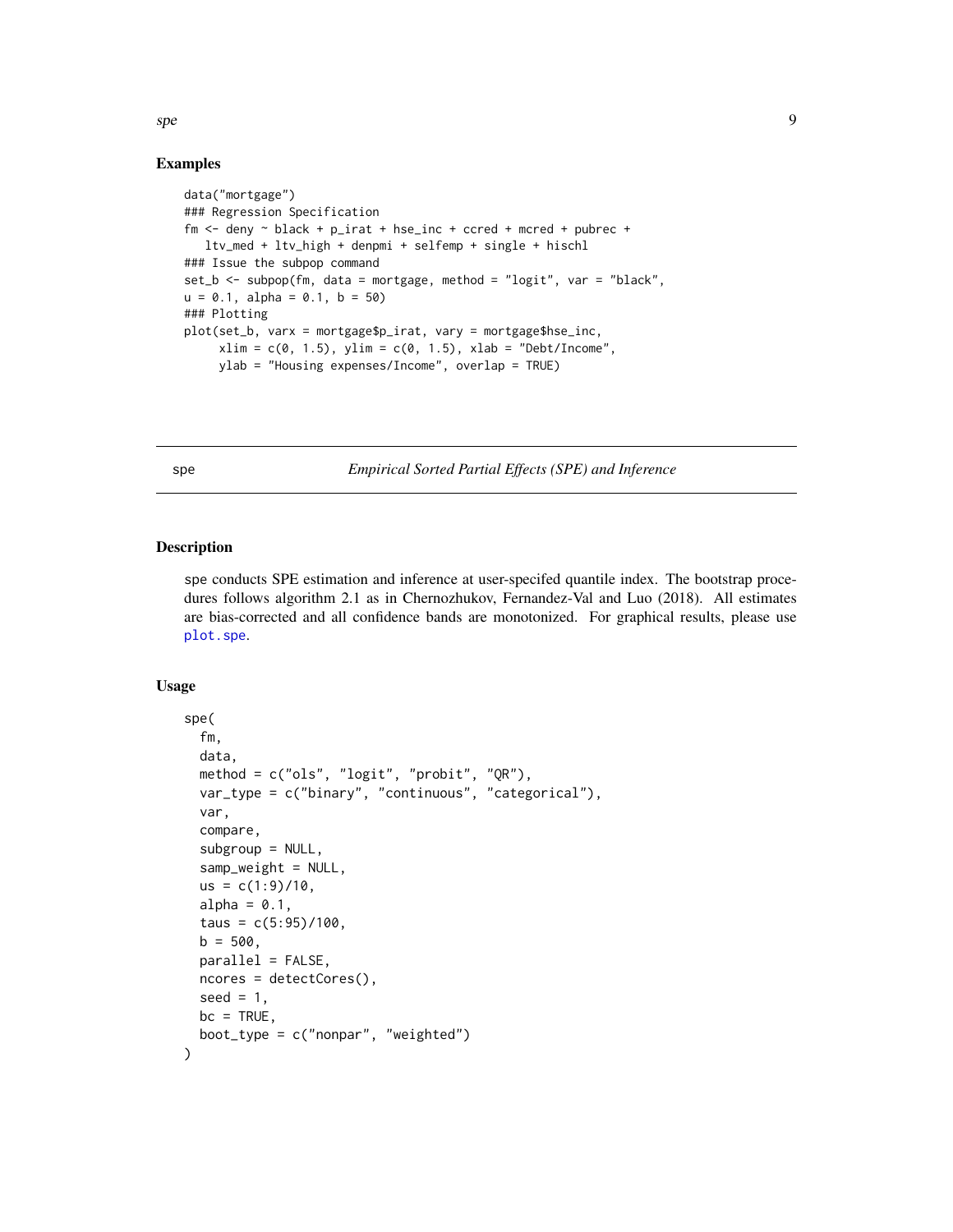## Arguments

| fm          | Regression formula.                                                                                                                                                                                                                                                                                                                                                      |
|-------------|--------------------------------------------------------------------------------------------------------------------------------------------------------------------------------------------------------------------------------------------------------------------------------------------------------------------------------------------------------------------------|
| data        | Data in use.                                                                                                                                                                                                                                                                                                                                                             |
| method      | Models to be used for estimating partial effects. Four options: "logit" (binary<br>response), "probit" (binary response), "ols" (interactive linear with additive<br>errors), "QR" (linear model with non-additive errors). Default is "ols".                                                                                                                            |
| var_type    | The type of parameter in interest. Three options: "binary", "categorical",<br>"continuous". Default is "binary".                                                                                                                                                                                                                                                         |
| var         | Variable T in interset. Should be a character type.                                                                                                                                                                                                                                                                                                                      |
| compare     | If parameter in interest is categorical, then user needs to specify which two cat-<br>egory to compare with. Should be a 1 by 2 character vector. For example, if the<br>two levels to compare with is 1 and 3, then $c = ("1", "3")$ , which will calculate<br>partial effect from 1 to 3. To use this option, users first need to specify var as a<br>factor variable. |
| subgroup    | Subgroup in interest. Default is NULL. Specifcation should be a logical variable.<br>For example, suppose data contains indicator variable for women (female if 1,<br>male if 0). If users are interested in women SPE, then users should specify<br>$subgroup = data[, "female"] == 1.$                                                                                 |
| samp_weight | Sampling weight of data. Input should be a n by 1 vector, where n denotes<br>sample size. Default is NULL.                                                                                                                                                                                                                                                               |
| us          | Percentile of interest for SPE. Should be a vector of values between 0 and 1.<br>Default is $c(1:9)/10$ .                                                                                                                                                                                                                                                                |
| alpha       | Size for confidence interval. Shoule be between 0 and 1. Default is 0.1                                                                                                                                                                                                                                                                                                  |
| taus        | Indexes for quantile regression. Default is $c(5:95)/100$ .                                                                                                                                                                                                                                                                                                              |
| b           | Number of bootstrap draws. Default is set to be 500.                                                                                                                                                                                                                                                                                                                     |
| parallel    | Whether the user wants to use parallel computation. The default is FALSE and<br>only 1 CPU will be used. The other option is TRUE, and user can specify the<br>number of CPUs in the ncores option.                                                                                                                                                                      |
| ncores      | Number of cores for computation. Default is set to be detectCores(), which<br>is a function from package parallel that detects the number of CPUs on the<br>current host. For large dataset, parallel computing is highly recommended since<br>bootstrap is time-consuming.                                                                                              |
| seed        | Pseudo-number generation for reproduction. Default is 1.                                                                                                                                                                                                                                                                                                                 |
| bc          | Whether want the estimate to be bias-corrected. Default is TRUE. If FALSE un-<br>corrected estimate and corresponding confidence bands will be reported.                                                                                                                                                                                                                 |
| boot_type   | Type of bootstrap. Default is "nonpar", and the package implements nonpara-<br>metric bootstrap. The other alternative is "weighted", and the package imple-<br>ments weighted bootstrap.                                                                                                                                                                                |

## Value

The output is a list with 4 components: (1) spe stores spe estimates, the upper and lower confidence bounds, and standard errors; (2) ape stores ape estimates, the upper and lower confidence bounds, and the standard error; (3) us stores percentile index as in  $\cdot$  codespe command; (4) alpha stores significance level as in spe command.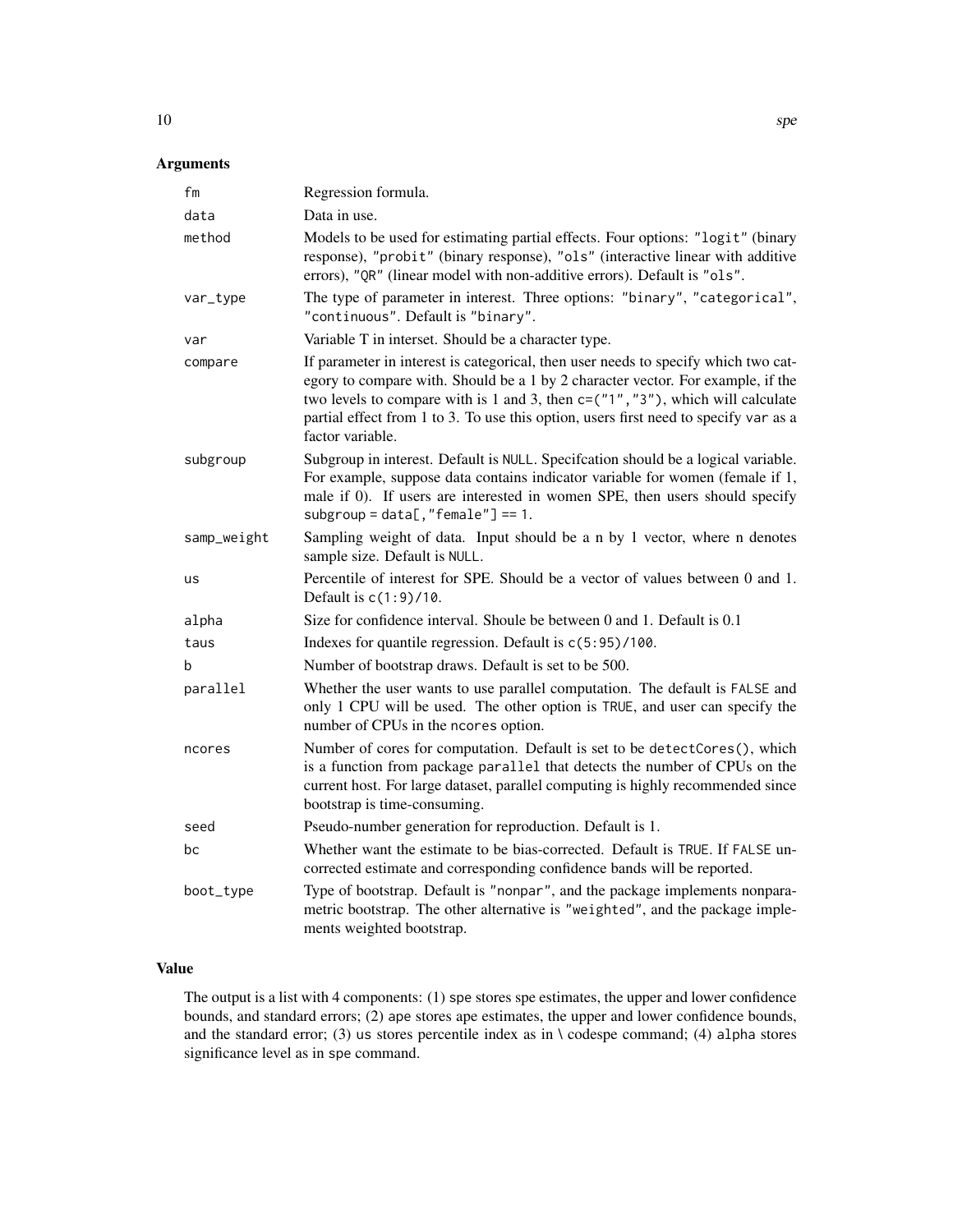## <span id="page-10-0"></span>subpop that the subset of the state of the state of the state of the state of the state of the state of the state of the state of the state of the state of the state of the state of the state of the state of the state of t

## Examples

```
data("mortgage")
fm \le - deny \sim black + p\_irat + hse\_inc + ccred + mcred + pubrec + ltv\_med +ltv_high + denpmi + selfemp + single + hischl
test <- spe(fm = fm, data = mortgage, var = "black", method = "logit",
us = c(2:98)/100, b = 50)
```
<span id="page-10-1"></span>subpop *Inference on Most and Least Affected Groups*

## Description

subpop conducts set inference on the groups of most and least affected. When subgroup = NULL, output is for whole sample. Otherwise the results are subgroup. The output of subpop is a list containing six components: cs\_most, cs\_least, u, subgroup, most and least. As the names indicate, cs\_most and cs\_least denote the confidence sets for the most and least affected units. u stores the u-th most and least affected index. subgroup stores the indicators for subpopulations. most and least store the data of the most and least affected groups. The confidence sets can be visualized using the [plot.subpop](#page-7-1) command while the two groups can be tabulated via the [summary.subpop](#page-13-1) command.

## Usage

```
subpop(
  fm,
  data,
 method = c("ols", "logit", "probit", "QR"),
  var_type = c("binary", "continuous", "categorical"),
  var,
  compare,
  subgroup = NULL,
  sample\_weight = NULL,taus = c(5:95)/100,
  u = 0.1,
  alpha = 0.1,
 b = 500.
  seed = 1,
 parallel = FALSE,
 ncores = detectCores(),
 boot_type = c("nonpar", "weighted")
)
```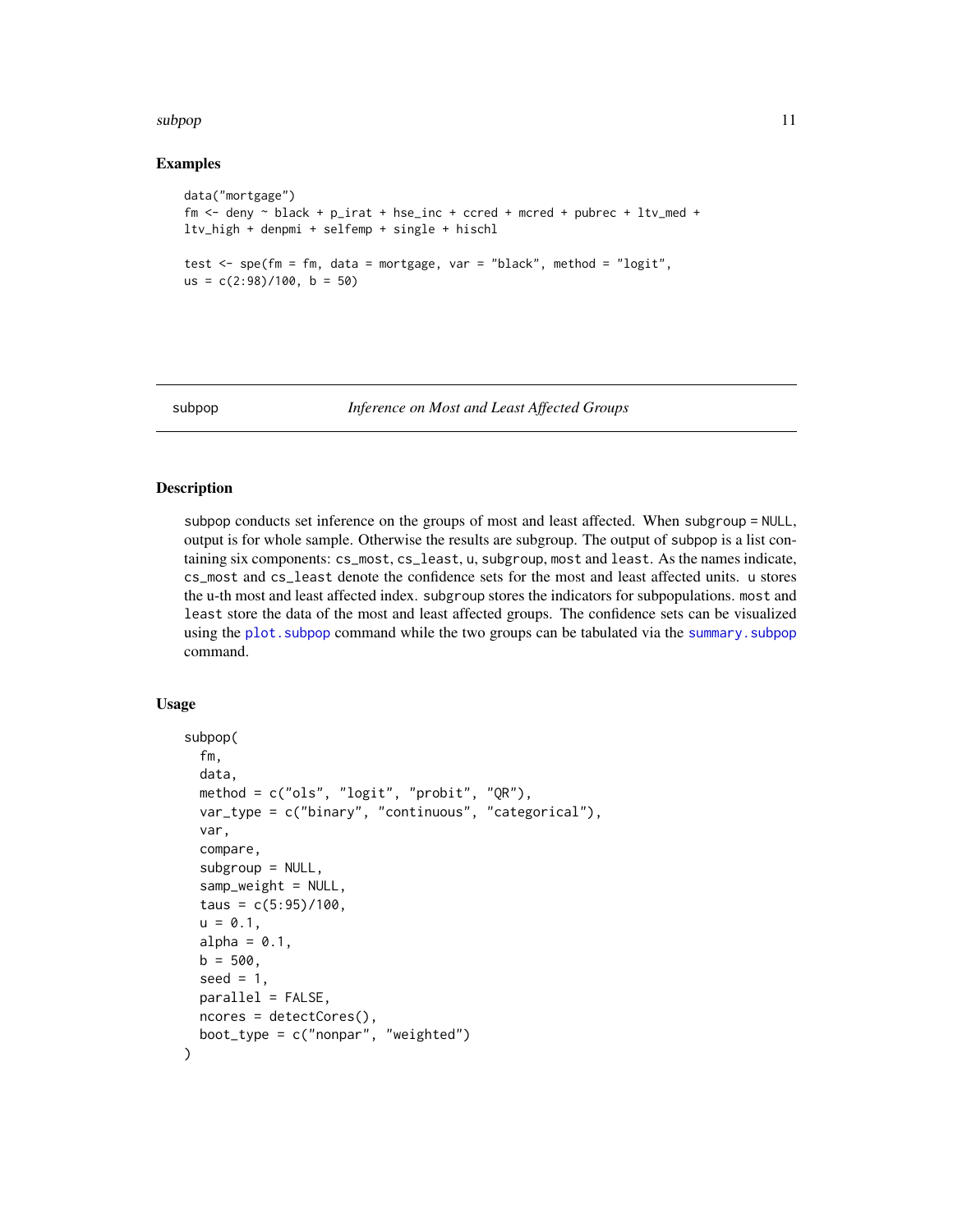12 subpop

## Arguments

| fm          | Regression formula                                                                                                                                                                                                                                                                                                                                                       |
|-------------|--------------------------------------------------------------------------------------------------------------------------------------------------------------------------------------------------------------------------------------------------------------------------------------------------------------------------------------------------------------------------|
| data        | The data in use                                                                                                                                                                                                                                                                                                                                                          |
| method      | Models to be used for estimating partial effects. Four options: "logit" (binary<br>response), "probit" (binary response), "ols" (interactive linear with additive<br>errors), "QR" (linear model with non-additive errors). Default is "ols".                                                                                                                            |
| var_type    | The type of parameter in interest. Three options: "binary", "categorical",<br>"continuous". Default is "binary".                                                                                                                                                                                                                                                         |
| var         | Variable T in interset. Should be a character.                                                                                                                                                                                                                                                                                                                           |
| compare     | If parameter in interest is categorical, then user needs to specify which two cat-<br>egory to compare with. Should be a 1 by 2 character vector. For example, if the<br>two levels to compare with is 1 and 3, then $c = ("1", "3")$ , which will calculate<br>partial effect from 1 to 3. To use this option, users first need to specify var as a<br>factor variable. |
| subgroup    | Subgroup in interest. Default is NULL. Specifcation should be a logical variable.<br>For example, suppose data contains indicator variable for women (female if 1,<br>male if 0). If users are interested in women SPE, then users should specify<br>$subgroup = data[, "female"] == 1.$                                                                                 |
| samp_weight | Sampling weight of data. Input should be a n by 1 vector, where n denotes<br>sample size. Default is NULL.                                                                                                                                                                                                                                                               |
| taus        | Indexes for quantile regression. Default is $c(5:95)/100$ .                                                                                                                                                                                                                                                                                                              |
| u           | Percentile of most and least affected. Default is set to be 0.1.                                                                                                                                                                                                                                                                                                         |
| alpha       | Size for confidence interval. Shoule be between 0 and 1. Default is 0.1                                                                                                                                                                                                                                                                                                  |
| b           | Number of bootstrap draws. Default is set to be 500.                                                                                                                                                                                                                                                                                                                     |
| seed        | Pseudo-number generation for reproduction. Default is 1.                                                                                                                                                                                                                                                                                                                 |
| parallel    | Whether the user wants to use parallel computation. The default is FALSE and<br>only 1 CPU will be used. The other option is TRUE, and user can specify the<br>number of CPUs in the ncores option.                                                                                                                                                                      |
| ncores      | Number of cores for computation. Default is set to be detectCores(), which<br>is a function from package parallel that detects the number of CPUs on the<br>current host. For large dataset, parallel computing is highly recommended since<br>bootstrap is time-consuming.                                                                                              |
| boot_type   | Type of bootstrap. Default is "nonpar", and the package implements nonpara-<br>metric bootstrap. The alternative is "weighted", and the package implements<br>weighted bootstrap.                                                                                                                                                                                        |

```
data("mortgage")
### Regression Specification
fm <- deny ~ black + p_irat + hse_inc + ccred + mcred + pubrec +
  ltv_med + ltv_high + denpmi + selfemp + single + hischl
### Issue the subpop command
set_b <- subpop(fm, data = mortgage, method = "logit", var = "black",
u = 0.1, alpha = 0.1, b = 50)
```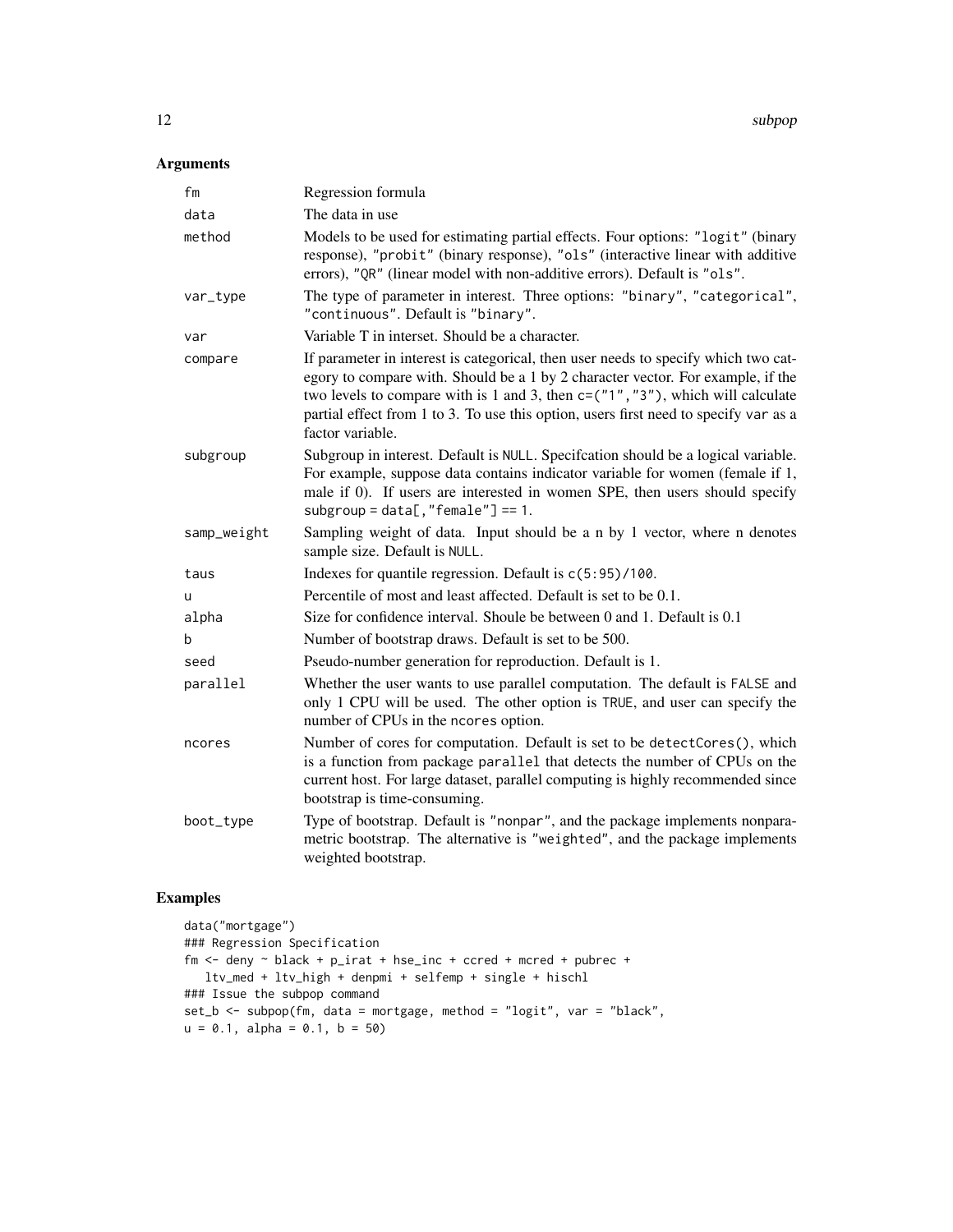<span id="page-12-1"></span><span id="page-12-0"></span>

## Description

Return the output of [ca](#page-1-1) function.

## Usage

```
## S3 method for class 'ca'
summary(object, ...)
```
## **Arguments**

| object            | Output of $ca$ command with interest = "moments".    |
|-------------------|------------------------------------------------------|
| $\cdot\cdot\cdot$ | additional arguments affecting the summary produced. |

## Examples

```
data("mortgage")
### Regression Specification
fm \le deny \sim black + p_irat + hse_inc + ccred + mcred + pubrec +
ltv_med + ltv_high + denpmi + selfemp + single + hischl
### Specify characteristics of interest
t <- c("deny", "p_irat", "black", "hse_inc", "ccred", "mcred", "pubrec",
"denpmi", "selfemp", "single", "hischl", "ltv_med", "ltv_high")
### Issue ca command
CA \leq ca(fm = fm, data = mortgage, var = "black", method = "logit",cl = "both", t = t, b = 50, bc = TRUE)### Report summary table
summary(CA)
```
summary.spe *Tabulate the output of* [spe](#page-8-1) *function.*

## Description

The option result allows user to tabulate either sorted estimates or average estimates. For sorted estimates, the table shows user-specified quantile indices, sorted estimates, standard errors, pointwise confidence intervals, and uniform confidence intervals. For average estimates, the table shows average estiamtes, standard errors, and confidence intervals.

#### Usage

```
## S3 method for class 'spe'
summary(object, result = c("sorted", "average"), ...)
```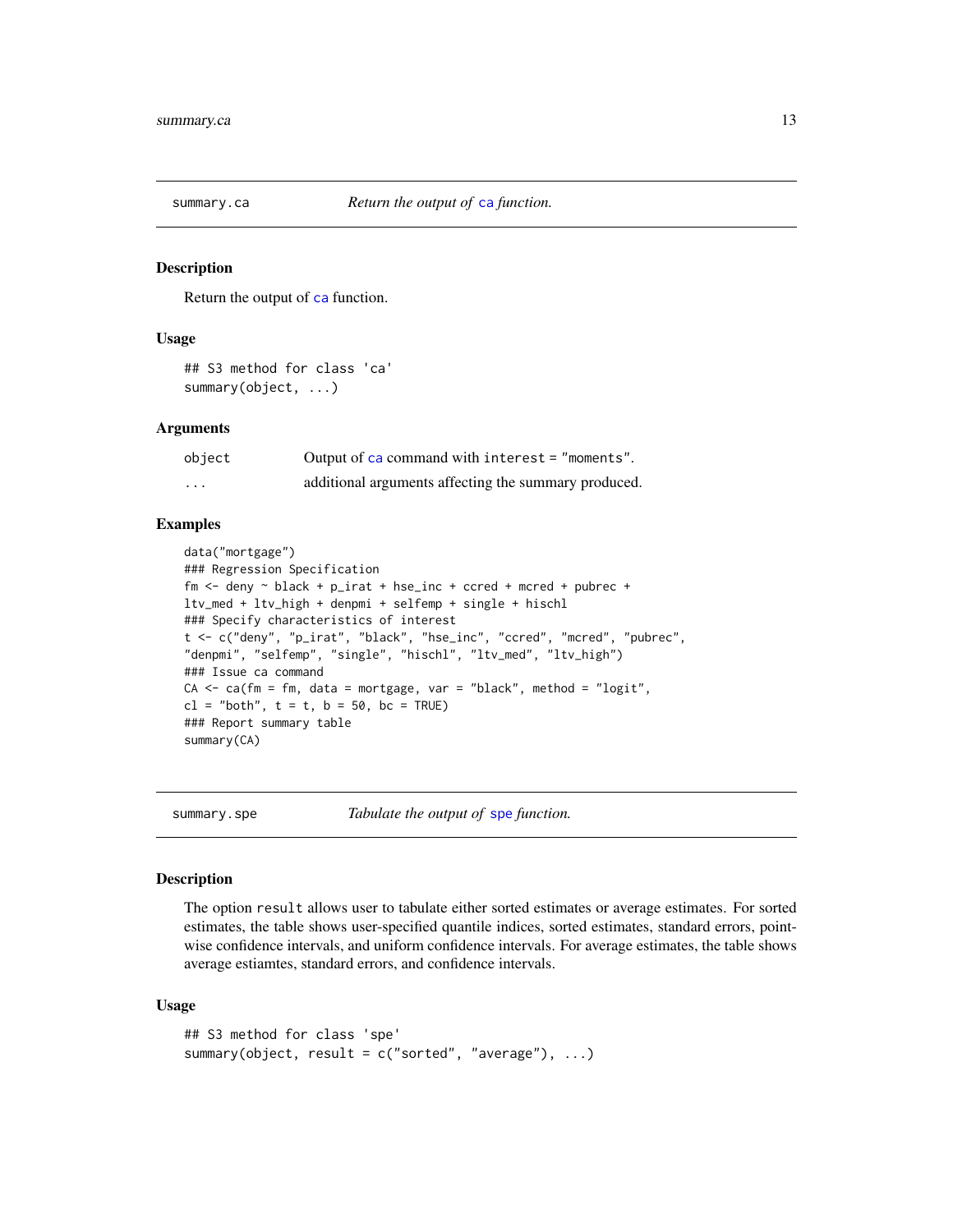## <span id="page-13-0"></span>**Arguments**

| object | The output of spe function.                                                                                                |
|--------|----------------------------------------------------------------------------------------------------------------------------|
| result | Whether the user wants to see the sorted or the average estimates. Default is<br>sorted, which shows the sorted estimates. |
| .      | additional arguments affecting the summary produced.                                                                       |

## Examples

```
data("mortgage")
fm <- deny ~ black + p_irat + hse_inc + ccred + mcred + pubrec + ltv_med +
ltv_high + denpmi + selfemp + single + hischl
test \leq spe(fm = fm, data = mortgage, var = "black", method = "logit",
us = c(2:98)/100, b = 50)
summary(test)
```
<span id="page-13-1"></span>

summary.subpop *Return the output of* [subpop](#page-10-1) *function.*

## Description

The [subpop](#page-10-1) function stores the most and least affected groups. This command allows users to see these two groups and their corresponding characteristics. The command also allows users to check the summary statistics of variables in interest, which can be useful for plotting the projections plot via the plot. subpop method.

## Usage

## S3 method for class 'subpop' summary(object, vars = NULL, ...)

### Arguments

| object                  | Output of subpop command.                                                                                                                                                                                            |
|-------------------------|----------------------------------------------------------------------------------------------------------------------------------------------------------------------------------------------------------------------|
| vars                    | The variables that users want to see the summary statistics. The default is NULL<br>and the command shows all variables. The summary statistics include min 1st<br>quartile, median, mean, 3rd quartile and the max. |
| $\cdot$ $\cdot$ $\cdot$ | additional arguments affecting the summary produced.                                                                                                                                                                 |

```
data("mortgage")
### Regression Specification
fm <- deny ~ black + p_irat + hse_inc + ccred + mcred + pubrec +
  ltv_med + ltv_high + denpmi + selfemp + single + hischl
### Issue the subpop command
set_b <- subpop(fm, data = mortgage, method = "logit", var = "black",
u = 0.1, alpha = 0.1, b = 50)
### Produce summary of two variables
groups <- summary(set_b, vars = c("p_irat", "hse_inc"))
```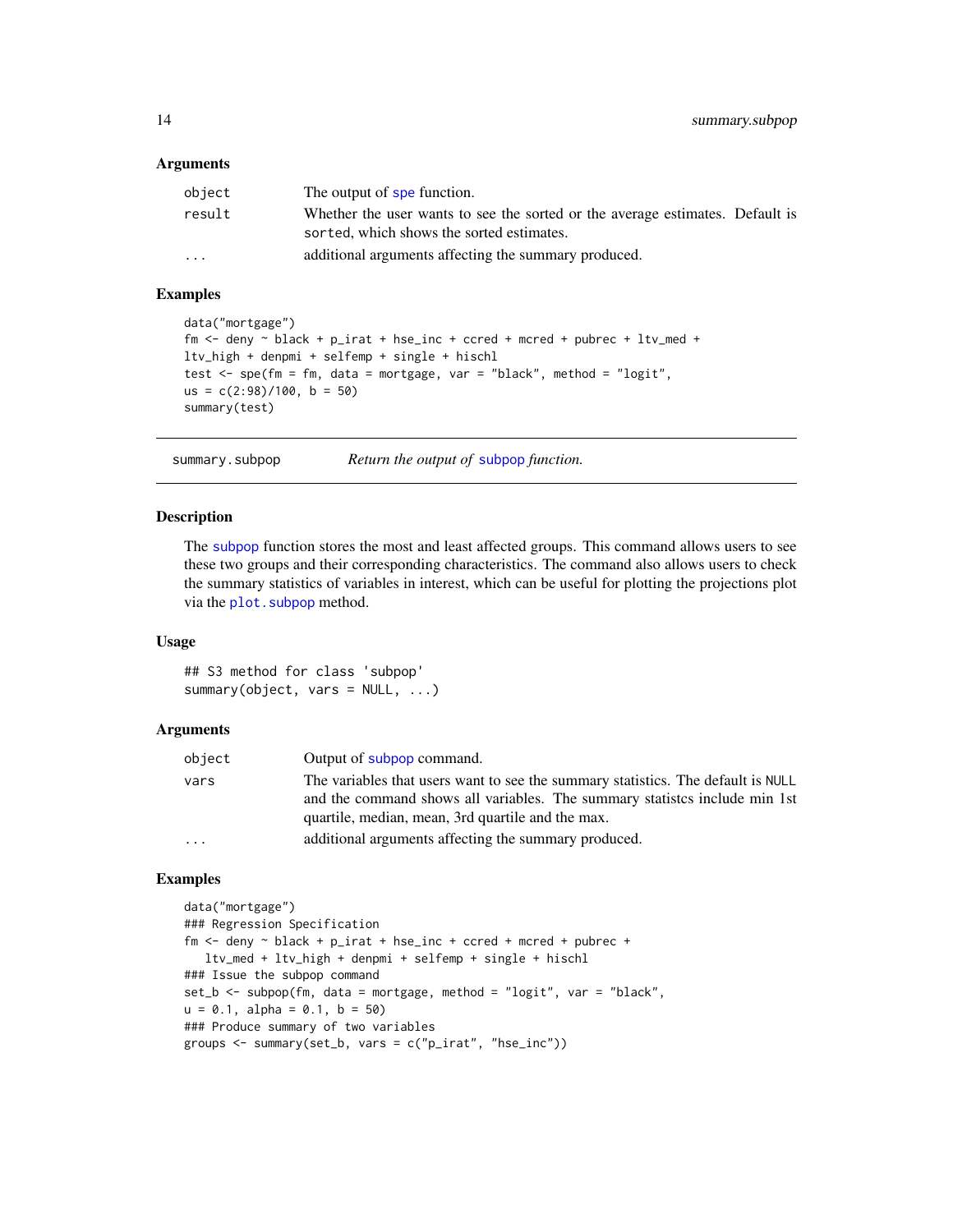<span id="page-14-0"></span>wage2015 *Wage Data*

## **Description**

Wage Data

## Usage

wage2015

## Format

Consists of white, non-hispanic individuals aging from 25 to 64 and working more than 35 hours per week during at least 50 weeks of the year. Excludes self-employed, individuals living in group quarters; individuals in the military, agricultural or private household sectors; individuals with inconsistent reports on earnings and employment status; individuals with allocated or missing information in any of the variables used in the analysis; individuals with hourly wage rate below \$3. Contains 32,523 workers including 18,137 men and 14,382 women. The file contains the following variables:

lnw log of hourly wages

weight CPS sampling weight

female gender indicator: 1 if female

- exp1 max(age-years of educ-7, 0)
- $exp2 exp1^2/100$
- exp3 exp1^3/100
- exp4 exp1^4/100
- occ Aggregated occupation with 5 categories: managers, service, sales, construction and production.
- ind Aggregated industry with 12 categories: minery, construction, manufacture, retail, transport, information, finance, professional, education, leisure, services, public.
- educ Education attainment with 5 categories: lhs (less than high school graduate, years of educ  $\langle 12 \rangle$ , hsg (high school graduate: years of educ = 12), sc (some college: 13 $\langle -12 \rangle$ ) educ $\le$ =15), cg (college: 16 $\le$ =years of educ $\le$ =17), ad (advanced degree: years of educ $\ge$ =18).
- ms Marital Status with 5 categories: married, widowed, separated, divorced, and nevermarried.

region Regions with 4 categories: mw (midwest), so (south), we (west), ne (northeast).

#### Source

U.S. March Supplement of the Current Population Survey (CPS) in 2015.